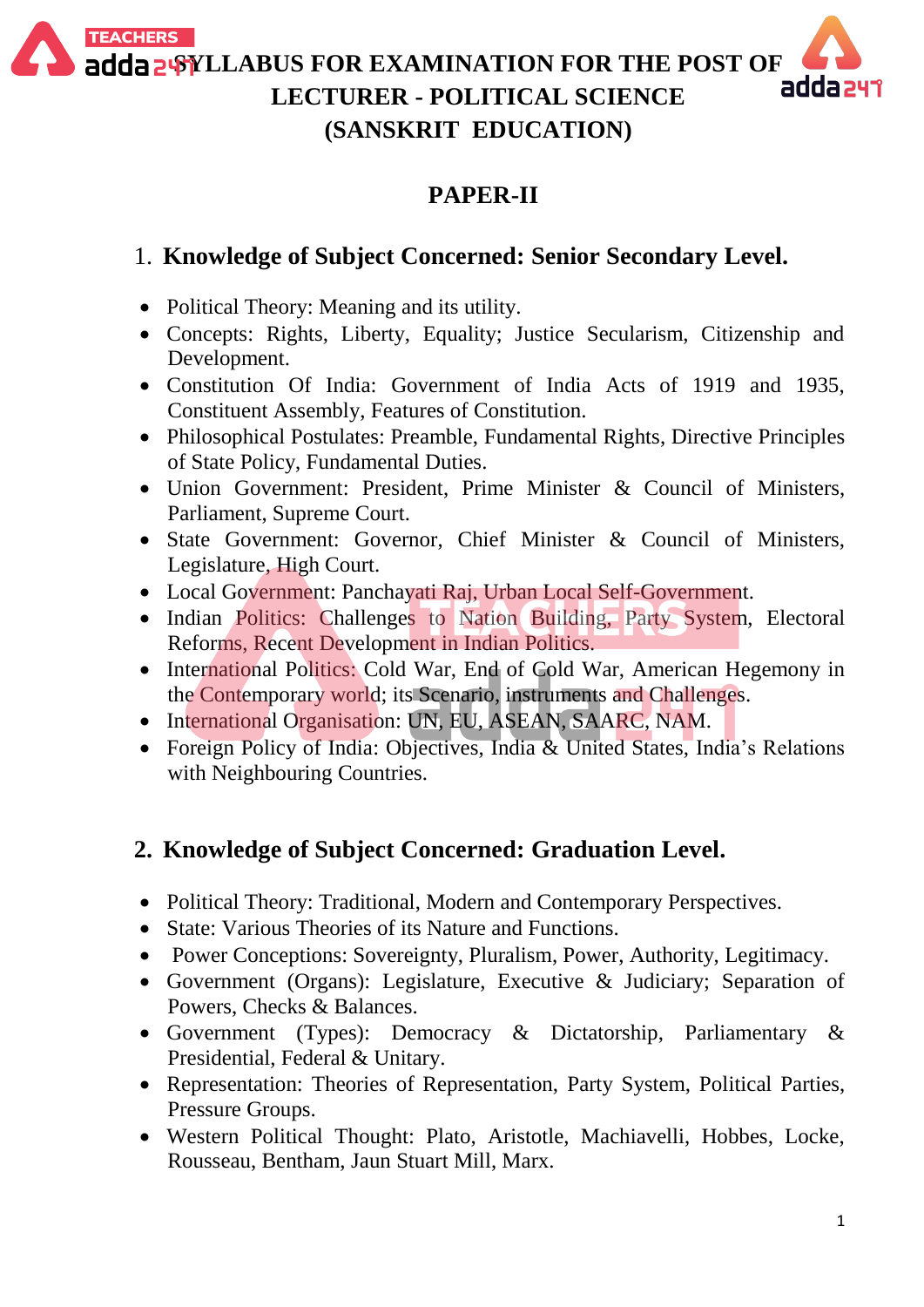- Indian Political Thought: Kautilya, Dadabhai Naoroji, Gandhi, Aurobindo, Ambedkar, Nehru, Lohiya.
- Dynamics of Indian Democracy: Party, Caste, Region, New Social Movements.
- International Political Economy: Liberalization, Privatization and Globalization; World Bank, IMF and WTO; New International Economic Order; Issues of Climate Change.
- India in World Order: Role of India in UN, India & Non Aligned movement; Challenges before India's Foreign Policy.

## **3. Knowledge of Subject Concerned: Post Graduation Level.**

- Behaviouralism and Post Behaviouralism.
- Political System, Structural Functionalism.
- Political Development, Political Culture and Neo Institutionalism.
- Federalism in India: Centre-State Relations and their dynamics.
- Approaches to the study of International Politics, Concepts of National Power and National interest.

# **4. (Educational Psychology, Pedagogy, Teaching Learning Material, Use of computers and Information Technology in Teaching Learning)**

1. Importance of Psychology in Teaching-Learning :

- Learner,
- Teacher,
- Teaching-learning process,
- School effectiveness.
- 2. Development of Learner
	- Cognitive, Physical, Social, Emotional and Moral development patterns and characteristics among adolescent learner.
- 3. Teaching Learning :
	- Concept, Behavioural, Cognitive and constructivist principles of learning and its implication for senior secondary students.
	- Learning characteristics of adolescent and its implication for teaching.
- 4. Managing Adolescent Learner :
	- Concept of mental health and adjustment problems.
	- Emotional Intelligence and its implication for mental health of adolescent.
	- Use of guidance techniques for nurturing mental health of adolescent.